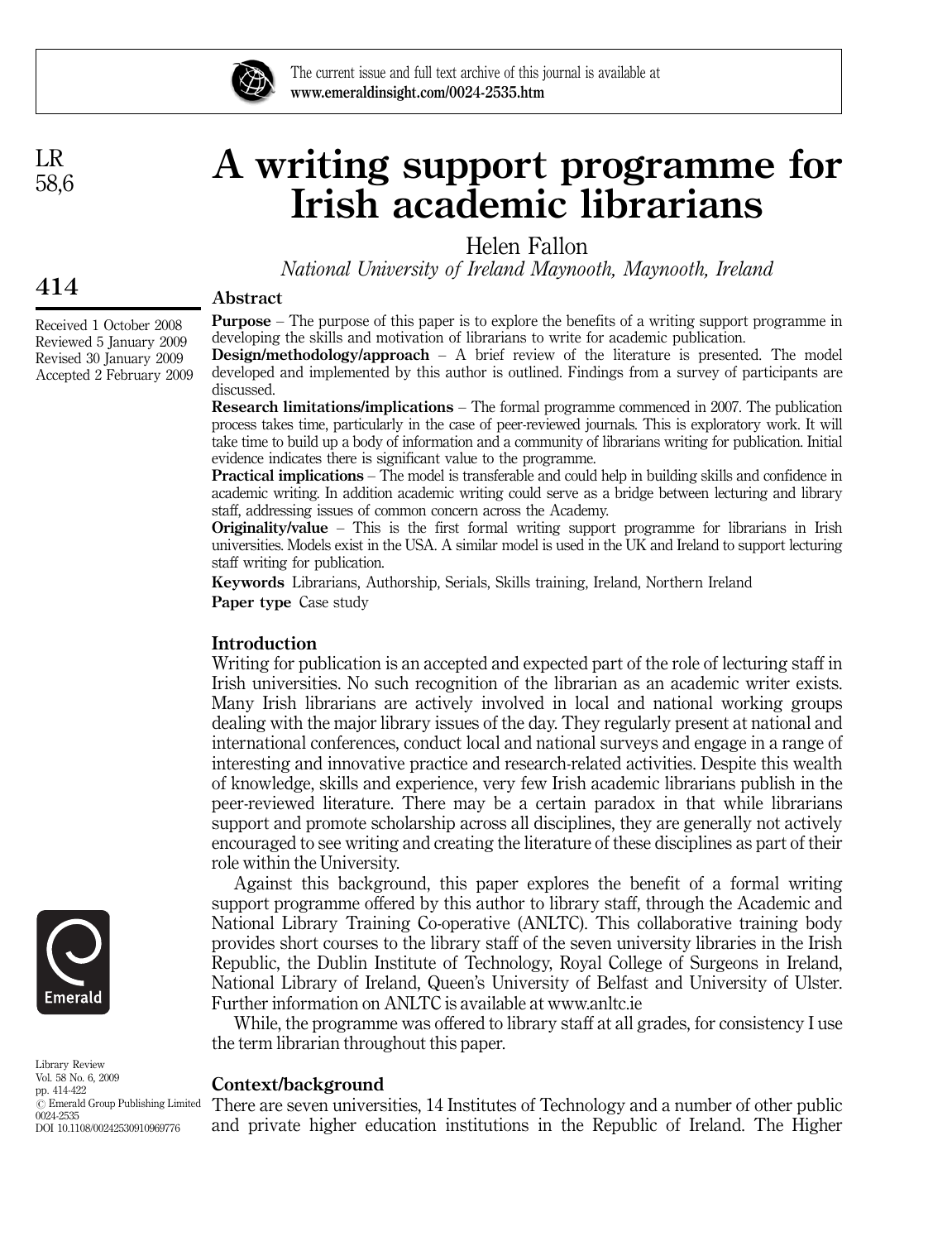Education Authority (HEA) gives the figure for students in public funded higher education institutions for the year 2006 as 153,606 (HEA, 2008). Institutions are comparatively small by international standards and there is substantial crossinstitutional library co-operation.

One Irish institution, University College Dublin, has an academic department of information and library studies. Postgraduate diplomas, master's and doctoral programmes are offered. Approximately 60 students graduate with either a postgraduate diploma or a master's degree each year. Those undertaking the master's programme complete a research methodology course and submit a thesis. It should be possible to convert or develop such theses into journal articles. However, the absence of formal support on finishing the programme, such as that offered by the thesis supervisor, may act as a deterrent. In the Irish library environment there is a dearth of senior library staff who are actively publishing in peer-reviewed journals to act as role models. These factors, alongside the challenge of adjusting to their first professional post, may discourage the new librarian from engaging in academic writing.

Sconul Focus is the most popular publishing outlet for Irish academic librarians. The single Irish journal of librarianship An Leabharlann: The Irish Library, published by the Library Association of Ireland and the Chartered Institute of Library and Information Professionals Ireland, has recently been revitalised. It is published twice a year and should offer a much-needed Irish publishing outlet for both academic and public libraries.

Recently, ANLTC introduced an award that aims to promote and support research by librarians in member libraries. A total of  $\epsilon$ 2,000 is given to a librarian to undertake a piece of research that will be of benefit to all ANLTC-member libraries. It is too early as yet to assess the impact of the award.

Against this background, this paper explores the benefit of a formal writing support programme to develop skills and motivation to write among Irish librarians.

### Literature review

The literature relating to librarians writing for publication falls into three categories. The first offers practical advice and guidance, the second describes output and the final category deals with writing interventions/support and the promotion of librarians as academic writers. This one review will deal with all three categories briefly.

#### Literature offering practical guidance

Gordon's The Librarian's Guide to writing for Publication (2004a) covers the steps in the publishing process and the requirements in writing for various types of publications. Elsewhere, she provides useful tips for the new writer including ideas generation and handling rejection (2004b). Flatley and Weber (2004) offer a wide range of practical tips on publishing including book and website reviews and writing articles and books.

They include a useful resource list. Joint (2003) provides guidance to librarians new to publishing. In a later article Joint (2006) argues that academic writing and professional development are related activities.

The booklet How to Get Published in LIS Journals: A Practical Guide (2003) provides a range of short practical articles. These include Hernon's exploration of the peer review process; Hinchliffe's advice on preparing and presenting a manuscript to a publisher; Searing's five questions to ask when selecting a journal and Walter's advice on developing presentations into publishable articles.

These sources provide useful guidance and can be supplemented with a wide range of books and articles that while not specifically aimed at librarians, provide Writing support programme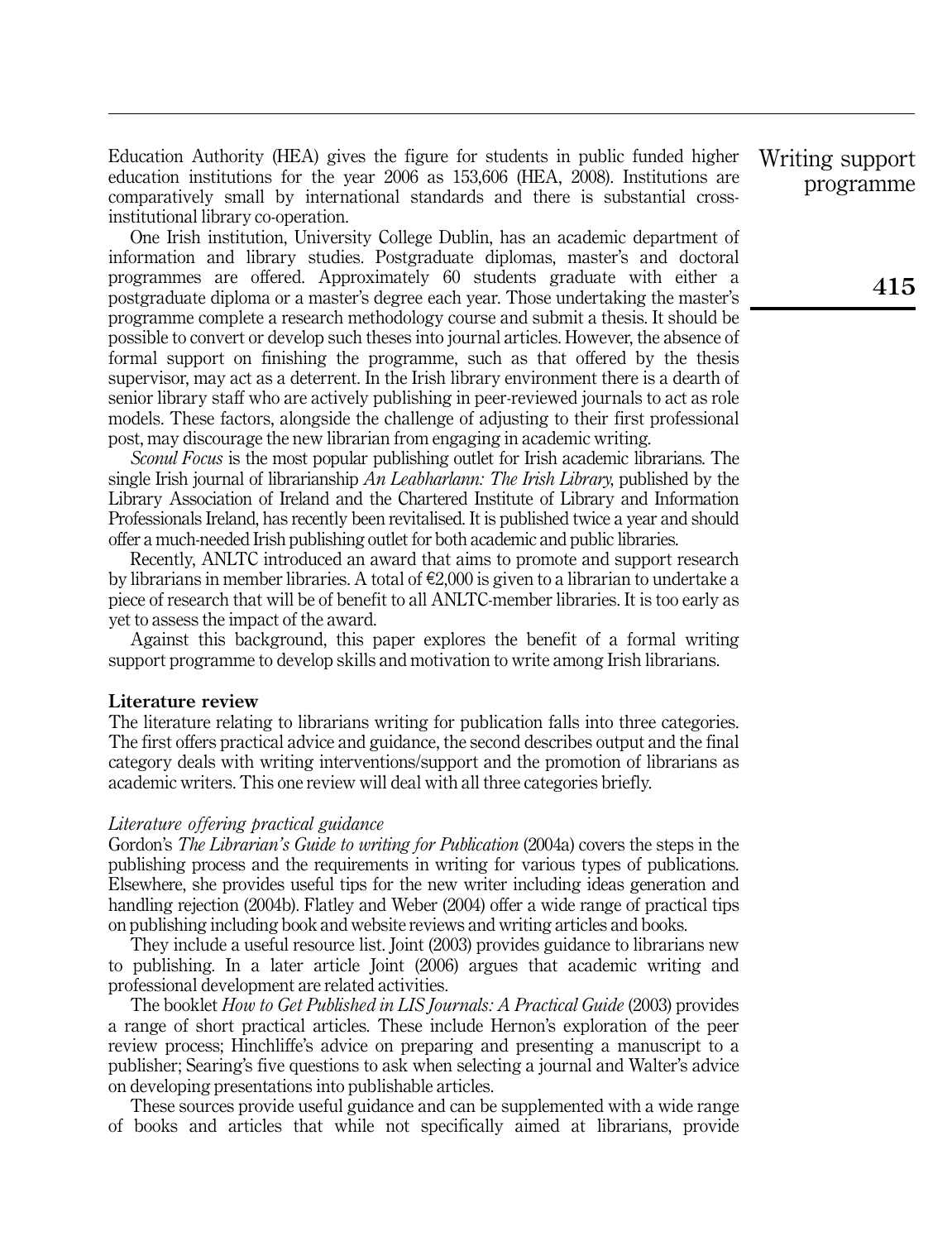information on academic writing that crosses disciplines and practice (Huff, 1999; Rankin, 2001; Luey, 2002; Henson, 2005; Kitchin and Fuller, 2005; Murray, 2005; Canter and Fairbarn, 2006; Day, 2007; Maimon, 2007).

## Literature relating to publishing patterns of academic librarians

Some studies of publication patterns of practicing academic librarians have been undertaken in the USA (Krausse and Sieburth, 1985; Watson, 1985; Budd and Seavey, 1999; Weller et al., 1999).

Overall, the literature suggests that the majority of those who publish tend to be from large universities where scholarly research and publication are important elements of the institutional culture. While publishing output is higher among those seeking tenure and those in tenure-track positions, Bede Mitchell and Reichel (1999) found, in their study of scholarly requirements for tenure, that while the majority of institutions with tenure-track librarians do require evidence of scholarship for tenure, the amount varied greatly and the requirement for scholarship does not appear to have been a major impediment to progressing to tenure.

#### Literature relating to writing interventions/writing support

The recognition that productive writing requires support has led to the development of interventions to support librarians in their academic writing at the University of Buffalo and Texas A&M University.

Tysick and Babb (2006) examine an academic writing group for junior faculty librarians established at the University of Buffalo, in 2002. Following a two-day writing retreat an information session was held, where goals and objectives were agreed. At this session, the group received advice from senior librarians and were provided with a copy of Elizabeth Rankin's The Work of Writing. The group held bimonthly one-hour meetings. Members submitted writing for review before each meeting. Participants were provided with guidelines on giving feedback. Two submissions per session were critiqued by the group, with 20 min of feedback for each submission, followed by 20 min for news and open discussion. An electronic discussion list was established and details of publishing opportunities forwarded. Collaboration was actively promoted, with publishers and editors invited to address the group.

The writing group expanded into a system of peer monitoring, helping new librarians become assimilated into the academic culture. The value, Tysick and Babb concluded, went beyond the original objective of promoting academic writing and research.

Miller and Benefiel (1998) examine the support group as a strategy for success among academic librarians seeking tenure at the Sterling C. Evans Library at Texas A&M University. They note librarians face hurdles not encountered by lecturing staff, in that they generally have not received extensive training in research methodology, have less flexibility regarding writing during work time and less access to research funds. Topics covered by the tenure support group include advice on presenting posters at conferences, guidance on obtaining university research funds and training on statistical analysis. The group also provides an opportunity for members to discuss projects, proofread and critique the work of others and identify potential collaborators. As in the case of the University of Buffalo, Miller and Benefiel found the value of the group went beyond the original concept of helping those seeking tenure, acting as a support for a wide variety of professional development including publishing and presenting at conferences.

LR 58,6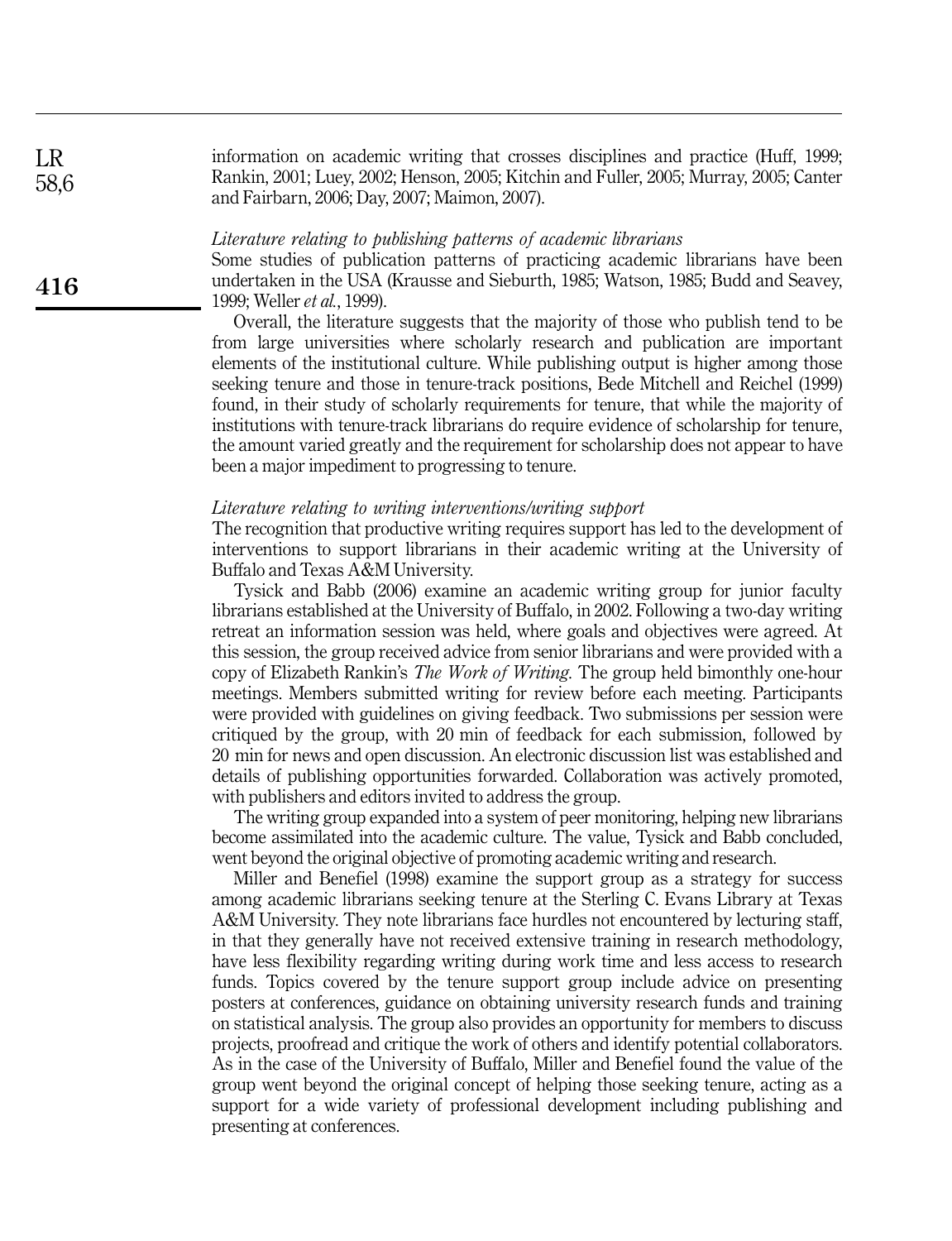Writing support This is the first exploration of a support programme for academic librarians in an Irish context. Research on the value of writing interventions for lecturers in Irish universities, has been carried out by Sarah Moore, from the University of Limerick. She suggests that the provision of the facilitated environment of a writers' retreat may have the potential to impact on the writing habits of academics. Noting the limited research on the nature of academic writing, Moore (2003) emphasizes the importance of further investigation.

# The ANLTC writing programme

The one-day Introduction to Writing for Academic Publication course was first offered as part of the 2007 ANLTC programme. This was the first academic writing course specifically for library staff offered in Ireland. Fourteen people, from six of the seven university libraries in the Republic of Ireland, attended. Twelve of the 14 were employed at various librarian grades; two were employed as library assistants. The course was designed and facilitated by this author.

It was designed as a single-day event. However, in the light of expressed needs, two follow-on days were offered, four and eight months after the initial workshop.

# Workshop (day 1)

The workshop followed the following format:

- (1) Session 1. Exploring motivation to write and getting started.
- (2) Session 2. Experiences of academic writing.
- (3) Session 3. Generating ideas.
- (4) Session 4. Structuring an article.
- (5) Session 5. Identifying the journal/publishing outlet.
- (6) Session 6. Writing the article.
- (7) Session 7. Submission.
- (8) Session 8. Peer-review & resubmission.
- (9) Session 9. Creative ways of overcoming obstacles and getting support.
- (10) Session 10. Drawing up a writing plan.

Reasons for attending the programme included finding the motivation to write, getting tips on the discipline of writing and developing the confidence to write. Specific goals included learning how to craft articles from a thesis and gaining an understanding of the publishing process. People felt this is a time of great change and activity in libraries and there is the potential to write about interesting topics.

Participants were then asked to write for five minutes, in sentences not bullets, without stopping, to a prompt. Prompts included:

- . A really interesting project I'm involved in that I think people would be interested in reading about is ...
- . Something I know quite a lot about and would be interested in writing about is...
- . Through writing, I'd really love to examine...

This was followed by a one-hour session, where four guest speakers, librarians who had already published, shared their experiences of publishing in the following areas – professional journal; peer-reviewed journal; a chapter in an edited collection and programme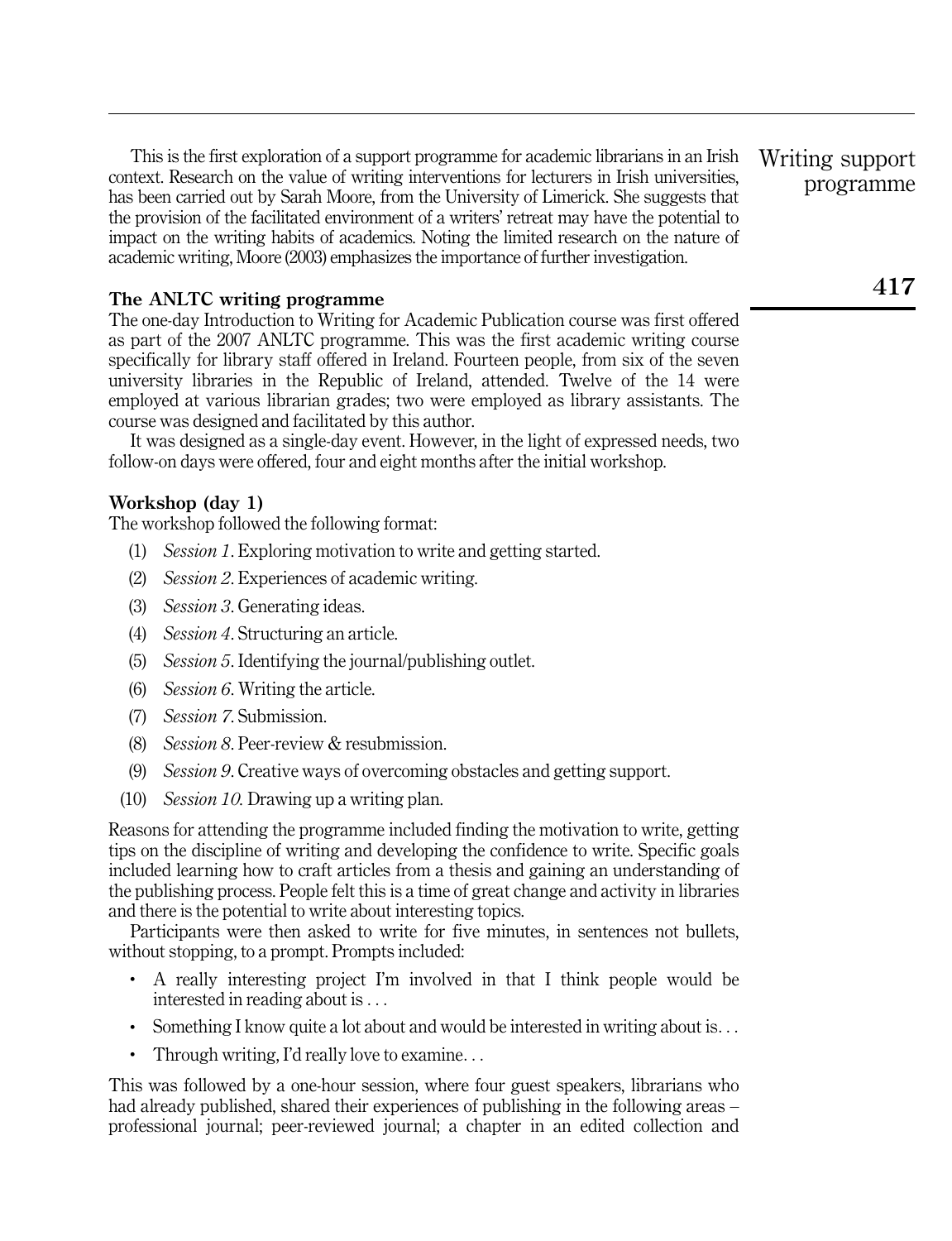| LR<br>58,6 | crafting an article from a piece of writing originally created for a different purpose (in<br>this case a thesis). This session helped to demystify the writing process. Participants<br>learned from the experiences of their peers, both in terms of the writing and the<br>publishing process. |
|------------|---------------------------------------------------------------------------------------------------------------------------------------------------------------------------------------------------------------------------------------------------------------------------------------------------|
|            | The clustering technique described by Maimon (2007) which involves working from                                                                                                                                                                                                                   |

418

The clustering technique described by Maimon (2007) which involves working from a central circle (main topic) and linking to subtopics, formed the basis of the section on ideas generation.

Structuring dealt with both peer-reviewed and professional journal articles.

The following outline, adapted from Kitchin and Fuller (2005) was suggested for a peer-reviewed journal article. Participants drew up an outline adapting this as appropriate.

Title – This should include words that indicate the key theme of the article. If a subtitle is used, it should indicate the specific focus or argument.

 $Abstract$  – This is a synopsis, not an introduction to the article. It should detail the essence of the article – its main arguments and findings – in clear and unambiguous terms, so that a potential reader knows what to expect.

Introduction – This introduces the substantive content of the paper. It sets the scene and provides the reader with an insight into what is to follow. Normally it moves from the general to the specific.

Literature Review – The literature review should be highly selective and specific, referring to the work most relevant to the case being made. It should demonstrate that the author is familiar with thinking/debate around the topic.

*Methodology/Approach/Conceptual Framework – This explains how the study was* undertaken. It should detail exactly how any data were generated and the specific techniques used.

Analysis/Results – This should state clearly what the findings are and how they are being interpreted.

 $Discussion - This folds together the previous sections, linking the findings from the$ research, the literature review and the author's own thinking on the topic.

*Conclusion –* The conclusion draws the article to a close by summarising the rationale and findings, reaffirming the value of the research and suggesting how it might be developed further.

References – This provides the references for material cited. It should follow the journal guidelines on citation style.

Practical exercises allowed participants time to draw up an outline for an article, to begin writing sections, to formulate a working title and abstract and to consider where they might submit the piece. Participants were encouraged to write and had the opportunity to discuss their ideas with colleagues, throughout the day. While the peerreview process was explained, the value of publishing in non-peer reviewed journals and presenting at conferences as a starting point for publication, was stressed. The emphasis was on encouraging people to write. More details on the techniques and methodologies used can be found in Fallon (2009).

The one-day session concluded with participants being encouraged to continue their writing with a view to having a follow-on day later in the year.

### Peer-review session 1

Following the initial workshop, participants were invited to attend a follow-on day four months later. The purpose of the day was to give and receive feedback on writing and to share experiences. Those wishing to participate were asked to submit an abstract of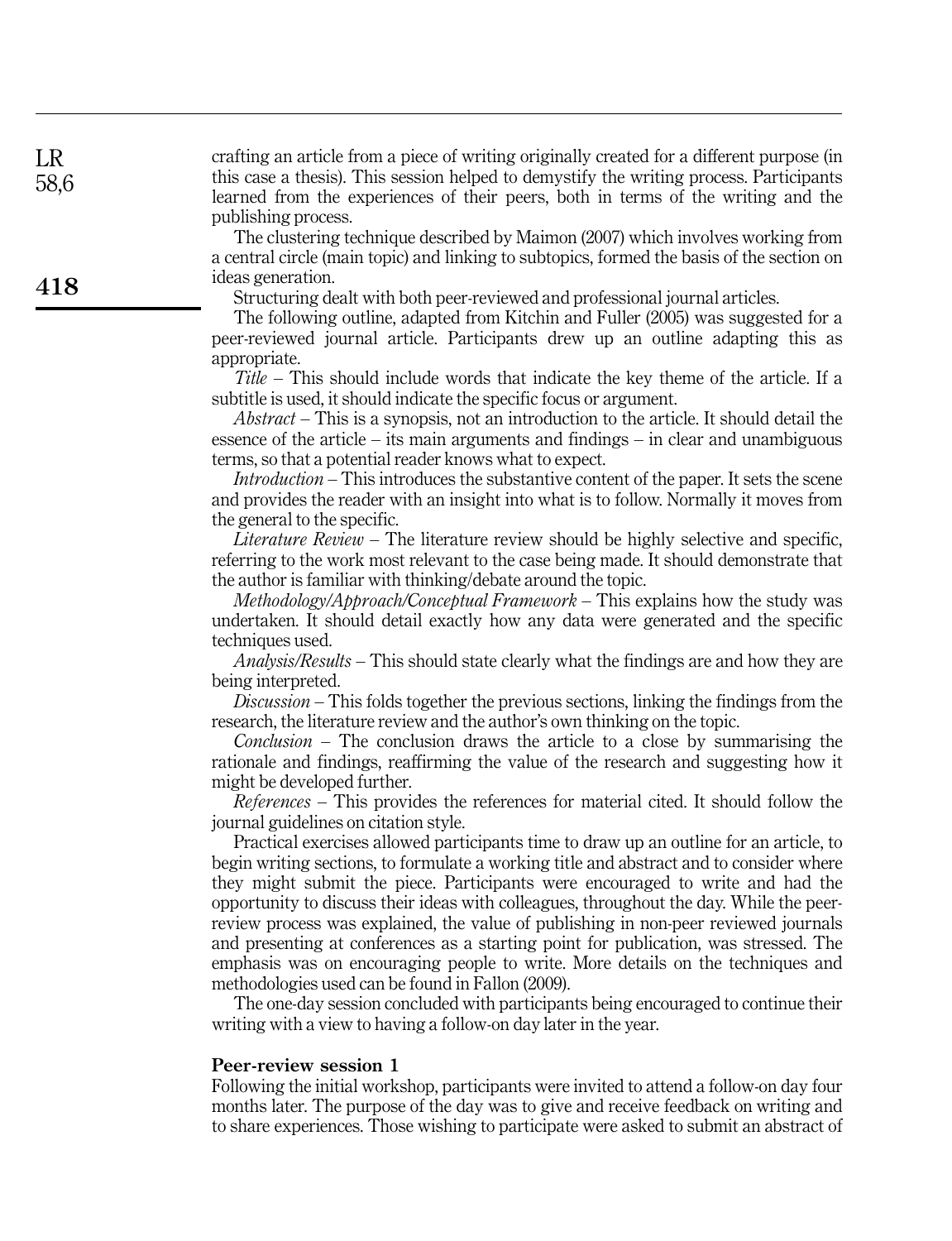a paper or a short description of another piece of writing to this author. Eight of the original 14 participants opted to submit. Pairs were established on the basis of putting people from different institutions together. One month prior to the peer-review day, the pairs exchanged completed first drafts.

On the actual day only six of the eight were able to attend. Following some initial ''writing to prompt'' exercises, designed to get people into academic writing mode, participants were provided with guidelines on giving feedback. Each pair worked together for two hours. This was followed by an open session where participants had an opportunity to discuss their writing and share ideas and experiences.

The group of six agreed to continue working on their drafts, to keep in contact with their ''writing buddy'' and to reconvene in four months with a finished article.

## Peer-review session 2

On the third and final day, the editor of a peer-reviewed journal facilitated a question and answer session. This was particularly useful, as people were finishing articles and actively planning to submit to journals.

The remainder of the session was taken up with the further exchange of feedback between ''writing buddies'' and the group sharing writing experiences.

## Evaluating the process

One year after completing the initial one-day workshop, the 14 original members of the group were asked to complete a questionnaire. Ten responded.

- . one had published a book review;
- . three had either published or had articles accepted for publication by peerreviewed journals;
- . three had either published or had articles accepted for publication in professional journals; and
- . one had made significant progress.

Eight of the ten respondents to the questionnaire reported that the writing programme had a strong impact on their writing giving them confidence and a better understanding of publishing processes and the actual techniques of writing. Two reported that it had little impact and four of the 14 initial participants did not complete the questionnaire.

Insights gained from discussions throughout the programme, feedback from the questionnaire, ideas gleaned from a review of the literature and my own views as both the presenter of the programme and an academic writer (this paper was drafted throughout the programme and I was an active participant in the peer-feedback sessions) form the basis of the discussion and conclusion.

## **Discussion**

Issues emerging from the process include the benefits of a structured programme, the value of peer-support, the need to develop a culture of writing and the need for more local support for academic writing.

Survey respondents identified clear benefits to participation in a structured programme. This included having dedicated time to learn about the mechanics of writing.

It's not in fact an arcane discipline, just need the tricks and tools to do it and that first session [day 1] covered many of those aspects

Writing support programme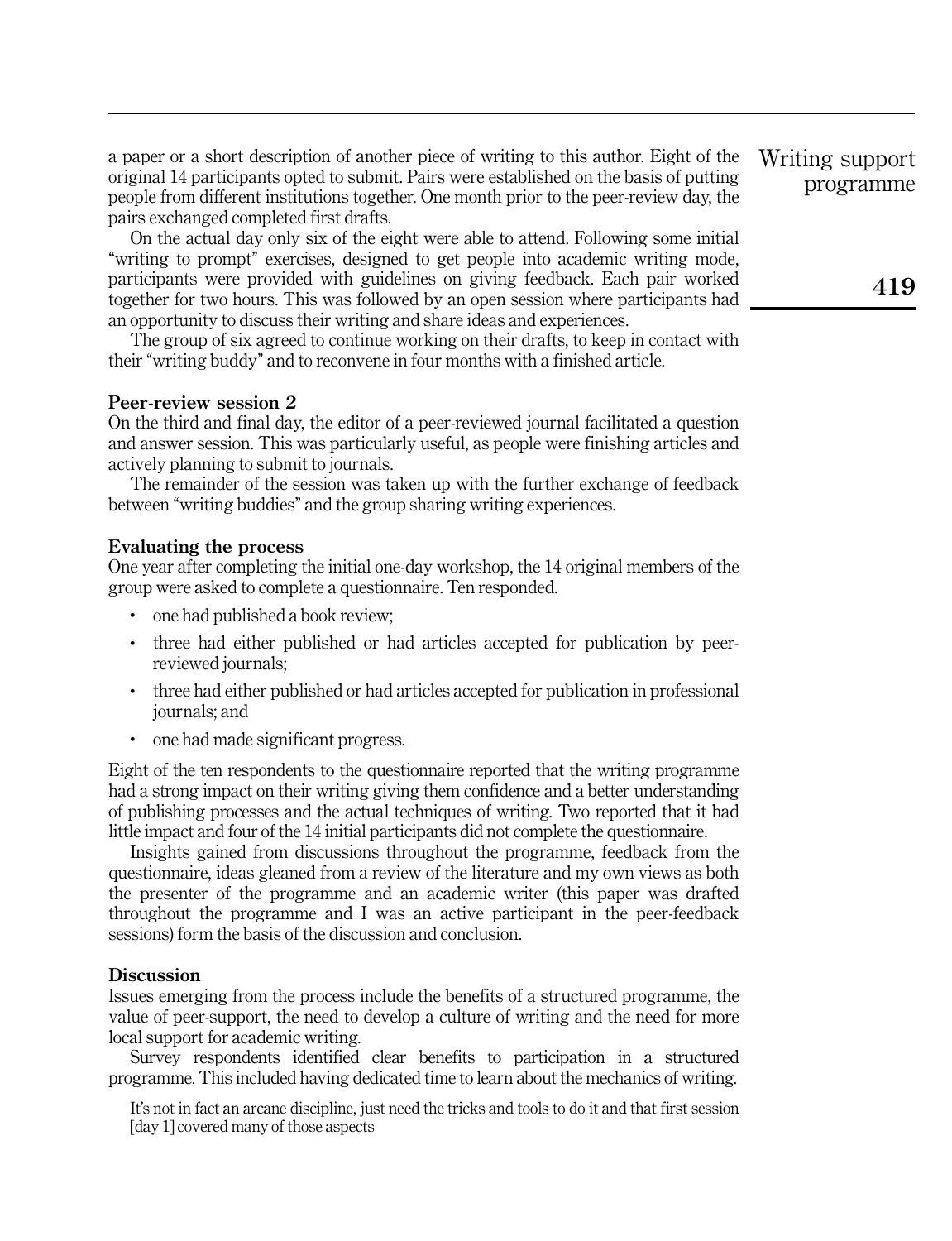| LR<br>58,6 | Having some dedicated time away from everything so that I could clearly focus on my writing<br>was a great help.                                                                                                                                                                                                                                                                                                                                                                                                                                                                                                                                                                                                                                            |
|------------|-------------------------------------------------------------------------------------------------------------------------------------------------------------------------------------------------------------------------------------------------------------------------------------------------------------------------------------------------------------------------------------------------------------------------------------------------------------------------------------------------------------------------------------------------------------------------------------------------------------------------------------------------------------------------------------------------------------------------------------------------------------|
|            | The peer-support group and the follow on sessions offered valuable ongoing support.<br>Participants gained knowledge of the research process by reading the work of others,<br>providing feedback and participating in discussion.                                                                                                                                                                                                                                                                                                                                                                                                                                                                                                                          |
| 420        | The formula was good, i.e. that the piece was e-mailed ahead, so that each could read the other's<br>work. This session [day 2] was very useful, as the piece was viewed from a fresh perspective,<br>and suggestions for development offered and accepted. I felt this helped build trust.                                                                                                                                                                                                                                                                                                                                                                                                                                                                 |
|            | The value of "readers" should not be underestimated, as the acknowledgements in most<br>academic texts recognise, when numerous people are thanked for reading the work "in draft<br>form". The expectation that writing partners are in frequent touch might also be useful, and<br>speed the process along.                                                                                                                                                                                                                                                                                                                                                                                                                                               |
|            | The peer support brought my article from 40 per cent to 80 per cent ready for submission for<br>publication.                                                                                                                                                                                                                                                                                                                                                                                                                                                                                                                                                                                                                                                |
|            | The value of the peer-support group went beyond giving feedback and was effective in<br>counteracting isolation.                                                                                                                                                                                                                                                                                                                                                                                                                                                                                                                                                                                                                                            |
|            | Knowing that you are not alone when trying to get writing done – writing can be quite isolating.                                                                                                                                                                                                                                                                                                                                                                                                                                                                                                                                                                                                                                                            |
|            | The most useful aspect was the conversations, hearing other librarians' experiences, and<br>being imbued with a sense of can do.                                                                                                                                                                                                                                                                                                                                                                                                                                                                                                                                                                                                                            |
|            | It was recognised that, taking this a step further, there is a need to develop a culture of<br>writing among librarians.                                                                                                                                                                                                                                                                                                                                                                                                                                                                                                                                                                                                                                    |
|            | What is lacking I think is a culture where we are expected to share the findings of our work<br>with others. The culture of presenting is growing, but for others to benefit from that they need<br>to attend the relevant conferences. It would really help the profession to grow, if it could<br>become the norm to write papers reporting projects, initiatives, etc. The first step might be to<br>make it the norm to publish proceedings of the Irish University Information Systems<br>Colloquium and the Irish National and University Libraries Staff conference. The lack of<br>something like an Irish Journal of Academic Librarianship is also a hindrance. I think people<br>might feel more confident to submit papers to an Irish journal. |
|            | Wonderful idea. Lack of an in-depth pool of academic writers in Ireland and I suspect once the<br>process gathers momentum more staff will get involved. I think the key constraints are that it<br>is not on as many staff's radar as a possible part of their job, or a useful career development<br>tool, and the lack of role models [is also an issue].                                                                                                                                                                                                                                                                                                                                                                                                |
|            | While the academic writing programme brought together library staff from a number<br>of different libraries, it was felt that more could be done in individual institutions to<br>support and promote academic writing.                                                                                                                                                                                                                                                                                                                                                                                                                                                                                                                                     |
|            | Peer-support sessions & writing clinics held in our individual institutions on a regular basis.                                                                                                                                                                                                                                                                                                                                                                                                                                                                                                                                                                                                                                                             |
|            | Management support $-$ in motivating staff to think of how projects can become published<br>articles and encouraging staff to write.                                                                                                                                                                                                                                                                                                                                                                                                                                                                                                                                                                                                                        |
|            | Liaising with one's local promotions boards to discuss the role of writing as one of the "key"<br>factors in gaining promotion.                                                                                                                                                                                                                                                                                                                                                                                                                                                                                                                                                                                                                             |
|            | Informally among colleagues over a writing email list.                                                                                                                                                                                                                                                                                                                                                                                                                                                                                                                                                                                                                                                                                                      |
|            | Some form of reward for publication $-$ an annual prize for writing $-$ within an institution.                                                                                                                                                                                                                                                                                                                                                                                                                                                                                                                                                                                                                                                              |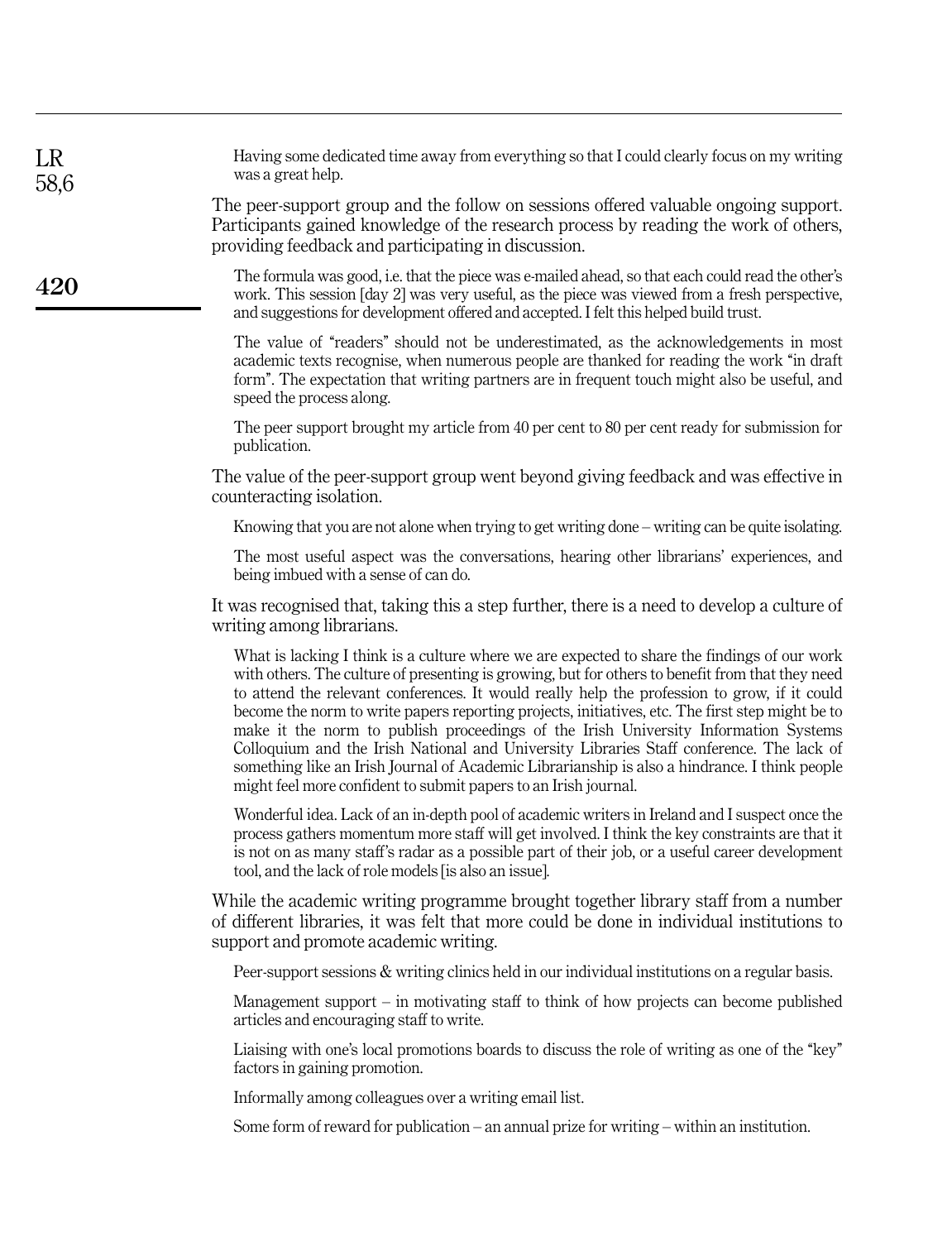The feedback from participants supports the literature findings which suggest that writing support programmes can help develop the confidence, skills and motivation to write.

Insights gained from the process and the subsequent feedback will be used to further develop the academic writing programme.

## Conclusion

Academic publication among librarians needs to be further explored as a valid form of professional development and a means of enhancing individual and institutional profiles. Generally librarians writing must do so outside of work, with little or no formal support. There is also no obvious benefit in career terms for librarians who do write. Irish universities have recently introduced Performance Measurement Development Systems (PMDS). Academic writing could be formally highlighted by libraries during the PMDS process. One Irish university has introduced a professional promotion scheme, which is portfolio based. Here evidence of having published might be of direct benefit to career progression.

Academic writing can promote the visibility of the library within the Academy. It offers the opportunity to share and disseminate experience, skills and practice that don't exist in the same framework elsewhere in the University, including a knowledge of collections, copyright, digitization, information sources and information literacy. The sharing and dissemination of experiences, skills and practices can assist in bringing about change both at the library level and at the university level. Librarians share common concerns and objectives with people outside the library, including concerns for student support, research support and the positioning of the University both nationally and internationally. Writing offers a bridge between librarians and faculty to achieve strategic objectives.

As librarians become more involved in information literacy initiatives and working with lecturing staff in designing information literacy programmes and in supporting research, more opportunities for collaborative publishing will emerge. Writing with academics, education developers and policy makers has the potential to open up new dialogues, new partnerships and new ways of seeing and thinking. Merging disciplines and examining common issues from different points of view, in addition to being energizing and creative, may help create new knowledge.

This article is based on a programme begun in May 2007 and evaluated in 2008. The publication process itself can be lengthy, particularly in the case of peer-reviewed journals. It will take time to develop a community of librarians writing for publication and to build up a body of data for more detailed analysis. The programme is now entering its third year. Evidence to date is very positive and indicates that there is a strong value to the programme.

#### References

- Budd, J.M. and Seavey, C.A. (1990), "Characteristics of journal authorship by academic librarians'', College and Research Libraries, Vol. 51, pp. 463-70.
- Canter, D. and Fairbarn, G. (2006), Becoming an Author: Advice for Academics and Other Professionals, Open University Press, Maidenhead.
- Day, A. (2007), How to Get Research Published in Journals. Ashgate, Burlington, VT.
- Fallon, H. (2009), ''The academic writing toolkit: writing for professional and peer-reviewed journals'', Sconul Focus, No. 45, Spring, pp. 66-71.
- Flatley, R.A. and Weber, M.A. (2004), "Perspectives on...professional development opportunities for new academic librarians", *Journal of Academic Librarianship*, Vol. 30 No. 6, pp. 488-92.

Writing support programme

421